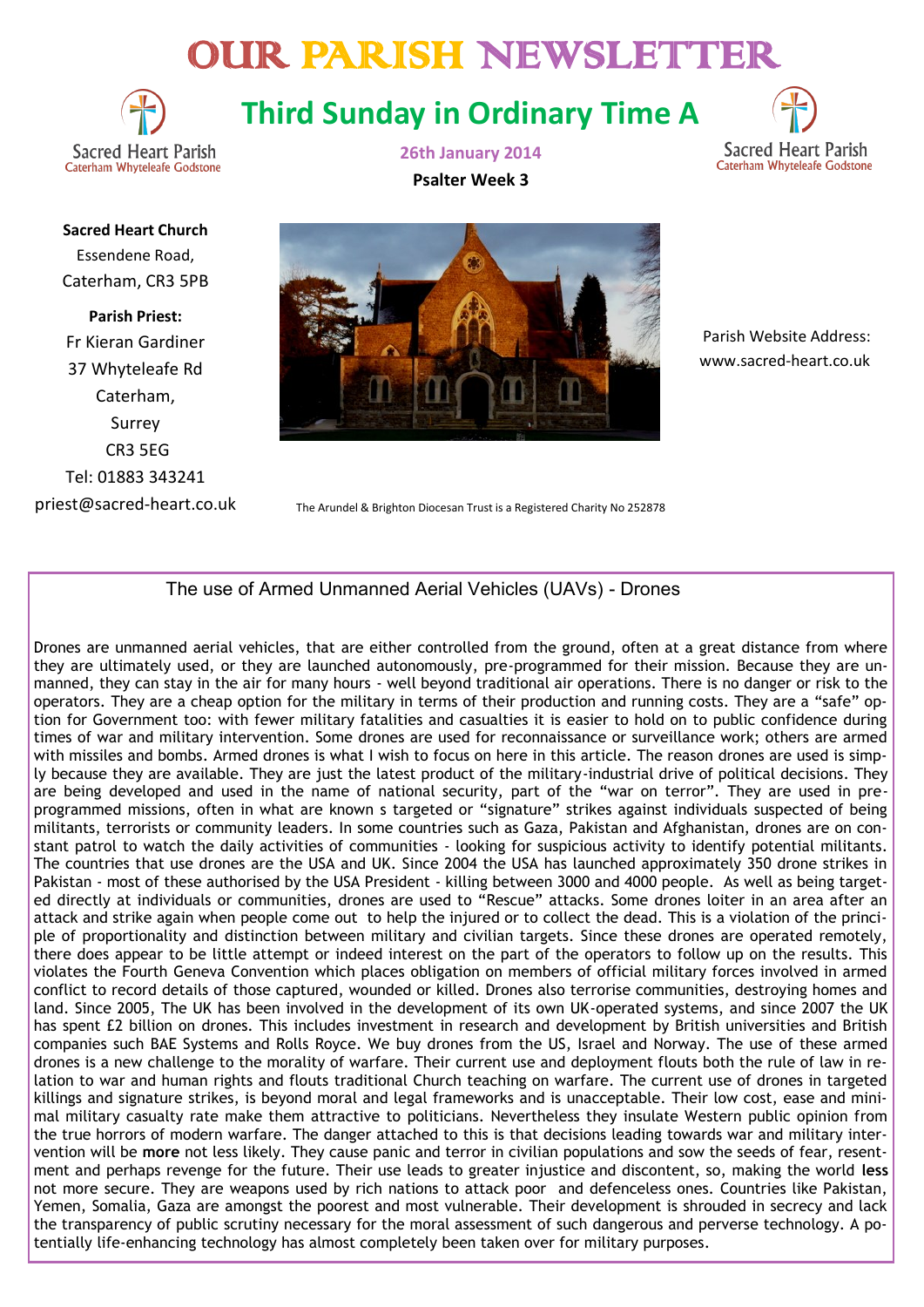# **WHAT'S ON IN THE PARISH THIS WEEK**

Sun: Children's Liturgy for all ages at 9 am & 10.30 am 9:15am - 10:15am First Holy Communion Session (Cent Hall)

> Teas/Coffee after 10.30 am (Grainne Adamson & Diane Lawless)



- Mon: Tea/Coffee after 10 am Mass in Old Hall 7 pm: Cubs in Old Hall
- Tue: 9.30 am: Mother & Toddler Group in Old Hall 6.30 pm: Beavers in Old Hall 7.30 pm: Scouts in Old Hall
- Wed: 8pm RCIA
- Thur: 8pm Baptism preparation class (old hall)
- Fri: Parish Social Club open from 7.30 10.30 pm. (may close at 9 pm depending on clientele)
- Sun: Children's Liturgy for all ages at 9 am & 10.30 am Teas/Coffee: after 10.30: (Mirella O'Donoghue & Angela Baker).



# **Altar Servers**

We are planning to attend the National Mass for Altar Servers at Westminster Cathedral (Victoria) on Saturday 22nd February at 2.30pm . We will go up as group by train to Victoria. To get an idea of numbers can you let Chris

O'Connor know: casa.oconnor@talktalk.net 0208 660 4304 if your child can attend and also is you can help as a parent on the day. This Mass is open to anyone who may wish to come along.

"Journey of Faith meets this week 8.00 pm Wednesday at the back of the church. We will consider the Trinity and the teachings of Jesus. All welcome."



**Valentine's lunch**

A "St Valentines Lunch" regardless of whether your are single or not will be held in the Cent Hall on Sunday 16th Feb. £10 per adult; £5 Primary School. Book through the Parish Office.

#### **Safeguarding**

Dee Hall and Jacqui will be in the Parish office after athe 9 am and 10.30 am morning Masses on the 2nd February and again at 4.30 pm on the 2nd to process DBS applications for Safeguarding.

# **CAFOD**

Many thanks to all those who purchased Cafod World Gifts at Christmas. An amazing £1254 was raised to support the work of Cafod in developing countries.

Diary Date: Cafod Irish Night on Saturday 15th March

# **Medjugorie Pilgrimage**

Spend a week in Medjugorje this Easter, 16th-23rd April, only £499. Price includes return flights with British Airways from London Gatwick, coach transfers to Medjugorje, half board accommodation & experienced guide. For more information please contact Jonathan on 01423 546 175 or email [travel@aglowpilgrimages.com](mailto:travel@aglowpilgrimages.com)



**Caterham Overseas Aid Trust (COAT)** In aid of COAT come and enjoy the **Barn Dance**  with the Odd Sock Doo Dum Band on

**Saturday 8th February** at 7:15pm for 7:30pm in the Centenary Hall.

Tickets £12 (Children £6) Sausage and chips included (vegetarian option also

available). There is also a wonderful selection of home made puddings!





# **CES Religious Education Adviser (England and Wales) part-time vacancy**

The Catholic Bishops' Conference of England and Wales is looking to appoint an RE Adviser(P/T) to provide advice to the CES on Religious Education; to help develop

CES responses to issues facing RE in schools and colleges; to build relationships with diocesan colleagues, the National Board of Religious Inspectors and Advisers (NBRIA), relevant government officials and others.

The role will be based in London but may require travel to other areas within England and Wales. The role will be 17.5 hours per week although with some flexibility.

Closing date for applications is Friday  $14<sup>th</sup>$  February 2014. If you are interested please contact the Parish Office for further details.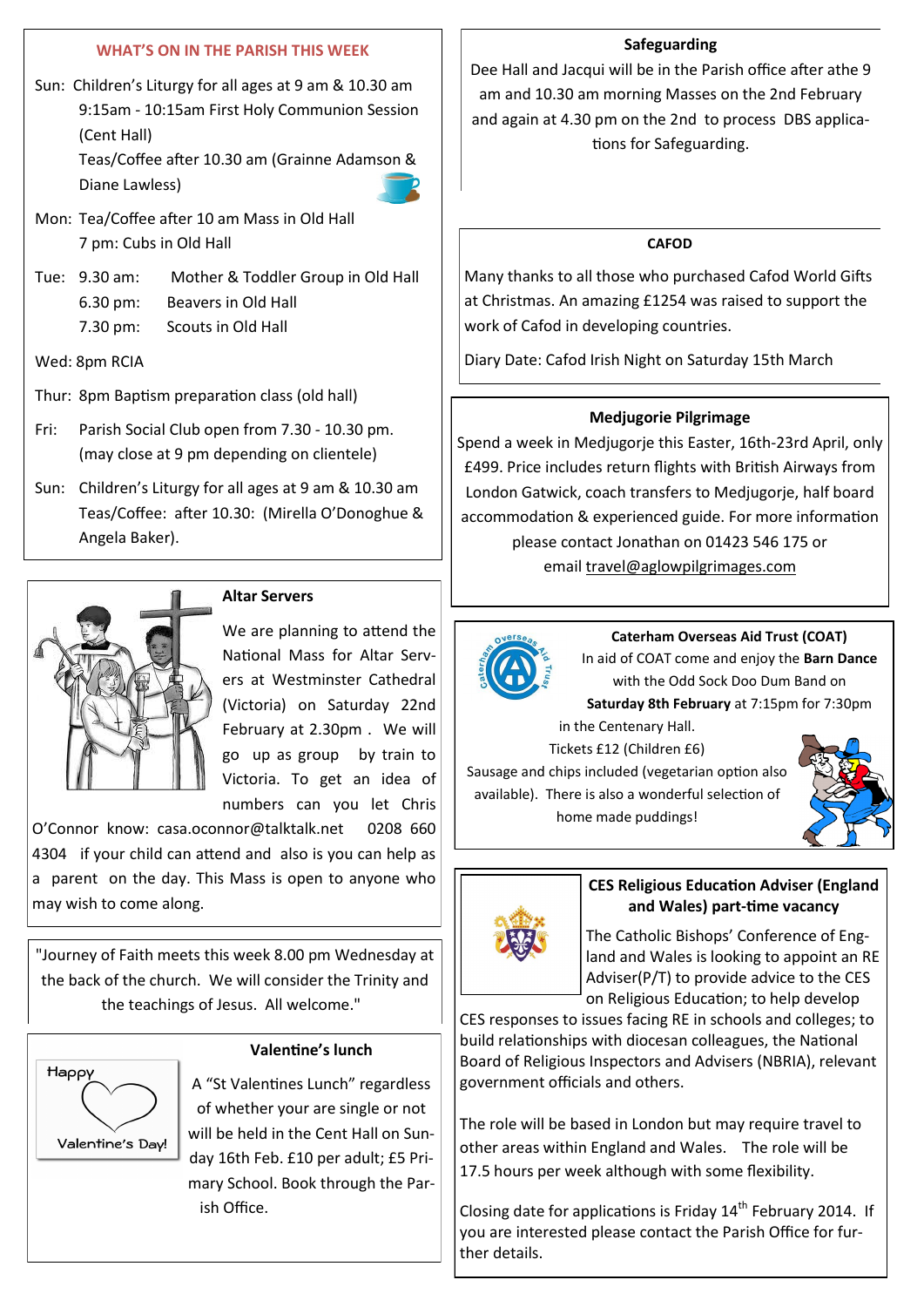# **FIRST HOLY COMMUNION**

#### *CHILDREN'S SESSIONS*

The children's sessions have now begun with last week being an introduction to the HC programme. This week,  $26/01/14$ , we will be covering chapters  $1 - 3$  of the book. All sessions will be held in the Centenary Hall on Sunday mornings 9.15 – 10.15am. The doors will not be opened before 9.15am.

Further sessions are as follows:

Sun 26/01/14 - Children's Session 2 – (Chapters 1-3 of book)

Sun 09/02/14 – Children's Session 3 - (Chapters 4-6 of book)

See website for full list of dates We would also like to remind you that weekly participation in Mass in the parish is a vital part of your child's preparation for Holy Communion. As well as being part of the natural rhythm of Catholic life, this weekly celebration of Mass will inform and reinforce the learning that the Holy Communion programme provides to you and your child.

# **Healing Mass + Benediction**

Please note and tell others, that the Healing Mass on Friday 7th February will start at 9.30 am. The Rosary before hand will start at 9.10 am

#### **R.I.P.**

Please remember in your prayers the soul of Michael Labonte who died this week. Our condolences to his beloved wife Suzy & family.

#### **Family Games Night**

"Come on Down", is the theme for our next Parish Family Social event in the Centenary Hall on Saturday 29th March



from 7.00 pm. Based on the famous American Show this promises to be a fun filled evening for all the family with spectacular prizes in aid of the

needy in our Parish. Adults £5. Primary School Children £2.50. Tickets from: melflaherty@hotmail.com. *Jacket Potato and filling around 8 pm. Bring your own pudding.* 



#### **Offertory Collection**

Sincere thanks for your generosity last weekend: Offertory £863.86 (Gift Aid £388.81) Survive Miva £552.61

# **Your Prayers are requested for the following persons who are ill or enfeeble.**

Pat Knight; Kathleen & John Saunders; Helen Keogh; Daisy Hill; Connie Cronin; Christopher Browne; Kit Monk; Krista Thompson; Jane Hill; Rosemary Whale; Leon & Sophie Kozlowski;

Pam Weaver; Jimmy & Bridie Mullen; Jim & Bernie Horrocks; Margaret Robertson; Tess Gully; Heather Tordimah; Jenny Rower; Ken Archer; Jenny Trumper; Elizabeth Daley; Eileen Lattimore; Bryan Smith; Diane Bailey; Rose Knight; Oliver Farrell; Richard Richardson;

> Seeta Pillay; Ian Lester; John Gilford , Christopher Miles & Pat McCoy.



# **Supporting the Bereaved**

If you feel that you have a special ministry in this area, then DABCEC are putting on a day entitled "Preparing for a Funeral" on **Wednesday 19th March from 10.00 am - 4.00 pm** led by Kathy Quint, CRUSE Counsellor and Catherine Christmas, Diocesan Liturgy and Music Adviser. Bring as packed lunch. Contact: katherine.bergin@dabnet.org

'Founders Dinner' celebrating 85 years of The John Fisher School on Friday 14th March 2014 in the school's Sports Hall, Peaks Hill. Pre-dinner school tours start at 6pm. Four Course Dinner for 7pm. Dress Code, Black Tie. Tickets cost £50 available from Mike Davies. ([mdavies@suttonmail.org](mailto:mdavies@suttonmail.org) / 077426767474). Early bird booking until 1st Feb: £450 per ta-



ble of 10. Celebrate with former staff, pupils & friends of The John Fisher School. All profits to the Science Centre Fund.

# **A.C.T.A.**

For those who can and are interested, the next meeting for A.C.T.A is this Wednesday at Our Lady of Ransom's Grange Road, Eastbourne. BN21 4EU starting around 11 am and finishing at 2 pm.

#### **Confirmation 2015 Application Forms**

For all students in Year 9 who are wishing to go forward to receive the Sacrament of Confirmation in 2015, please pick up one of the application forms from the porch or download from parish website and get it to the Parish Office **before the end of February.** Your Pre-Confirmation Classes begin on Sunday 9th March at 6.00 pm in the Centenary Hall and will continue for all the Sundays of Lent.